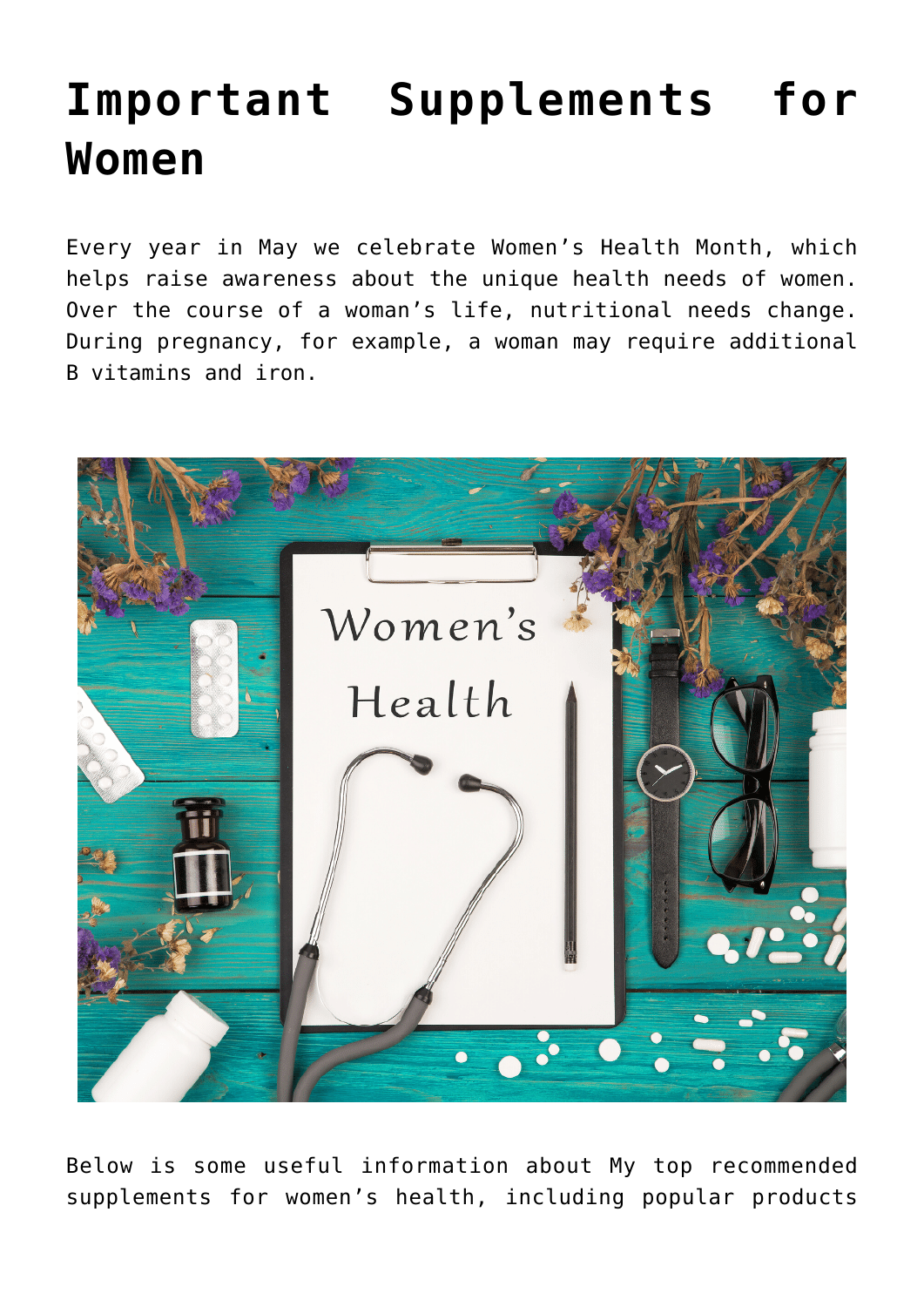from [my dispensary.](https://us.fullscript.com/welcome/sproutshealth)

Vitamin D

Vitamin D is a fat-soluble vitamin involved in many body functions, including calcium absorption, bone formation, hormone regulation, brain and neuromuscular function, and immune health. Primarily obtained from sun exposure, vitamin D is also found in certain foods such as eggs and dairy products.

Top Vitamin D supplements on Fullscript:[Liquid Vitamin D3 with](https://us.fullscript.com/u/catalog/products/76410?search%5Bbrand_id%5D=&search%5Bcategory_id%5D=&search%5Bquery%5D=Liquid+Vitamin+D3+with+K2) [K2 by Ortho Molecular Products](https://us.fullscript.com/u/catalog/products/76410?search%5Bbrand_id%5D=&search%5Bcategory_id%5D=&search%5Bquery%5D=Liquid+Vitamin+D3+with+K2)

[Vitamin K2 with D3 by Ortho Molecular Products](https://us.fullscript.com/u/catalog/products/76411?search%5Bbrand_id%5D=&search%5Bcategory_id%5D=&search%5Bquery%5D=Vitamin+K2+with+D3)

B Vitamins

The B vitamin group is made up of eight water-soluble vitamins that help regulate metabolism, prevent fatigue, and support mood and cognitive function. Older women, those with anemia, and vegans and vegetarians have the highest risk of deficiency.

Lower levels of B6, B12, and folate have also been observed in women taking oral contraceptives. Vitamin B9, commonly known as folate, is an essential nutrient for the development of a fetus's spinal cord and brain during pregnancy.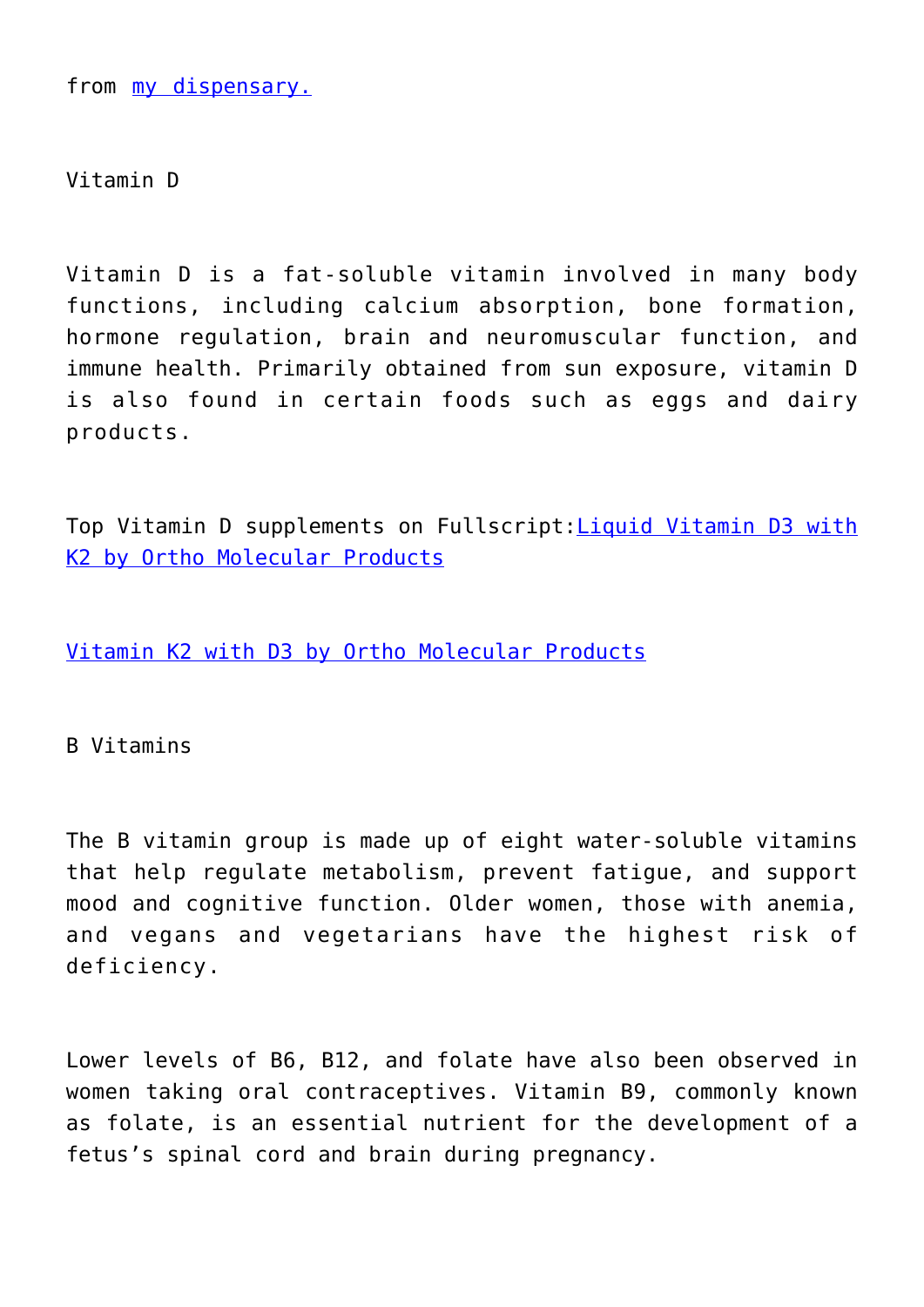High amounts of B vitamins are found primarily in animal products, such as meat, eggs, fish, and dairy products. Folate specifically may be found in spinach and other leafy greens, beans, asparagus, and brussel sprouts.

Top B-complex supplements on Fullscript:

[Active B-Complex by Integrative Therapeutics](https://us.fullscript.com/u/catalog/products/73338?search%5Bbrand_id%5D=&search%5Bcategory_id%5D=&search%5Bquery%5D=Active+B-Complex)

[Methyl B Complex by Ortho Molecular Products](https://us.fullscript.com/u/catalog/products/77651?search%5Bbrand_id%5D=&search%5Bcategory_id%5D=&search%5Bquery%5D=Methyl+B+Complex)

Magnesium

Magnesium, one of the most ubiquitous minerals in the body, is involved in hundreds of different biochemical functions. Magnesium deficiency is also one of the more common nutrient deficiencies.

Signs of magnesium deficiency are widespread and include anxiety, muscle cramps or spasms, constipation, headaches, and insomnia. Magnesium deficiency may also cause PMS symptoms, and when taken with vitamin B6, may be effective in improving symptoms of PMS. Magnesium-rich foods include almonds, spinach, cashews, peanuts, and black beans. It's recommended that women between 19 and 30 consume 310 mg of magnesium daily and 320 mg daily after 30.

Top magnesium-containing supplements on Fullscript: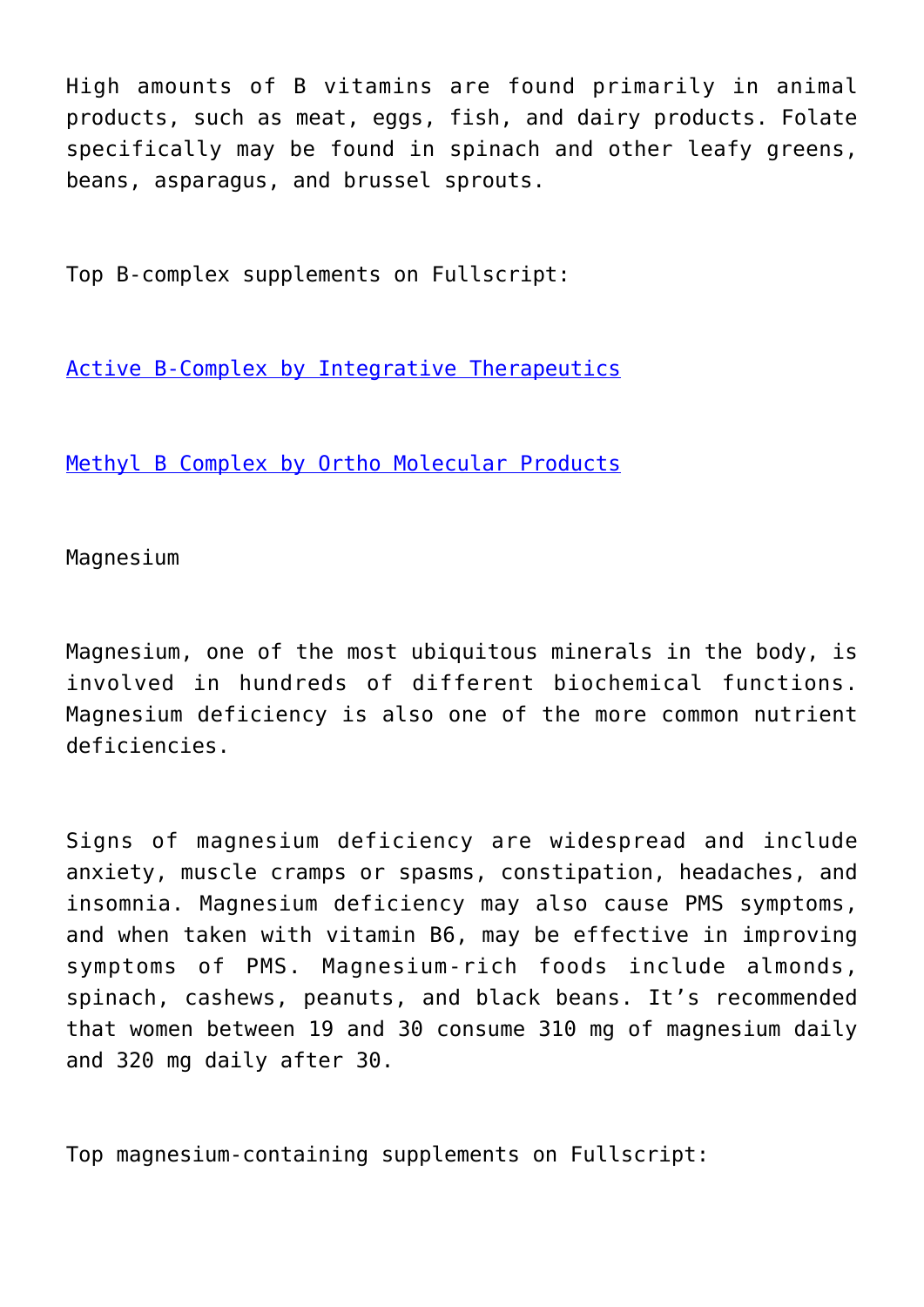[Magnesium \(glycinate\) by Pure Encapsulations](https://us.fullscript.com/u/catalog/products/70589?search%5Bbrand_id%5D=&search%5Bcategory_id%5D=&search%5Bquery%5D=Magnesium+%28glycinate%29)

[Mag Glycinate by Metagenics](https://us.fullscript.com/u/catalog/products/62984?search%5Bbrand_id%5D=&search%5Bcategory_id%5D=&search%5Bquery%5D=Mag+Glycinate)

Omega Fatty AcidsThe two primary omega, or essential, fatty acids are omega-3 and omega-6, each with unique purposes in the body. Omega fatty acids support cardiovascular, immune, and cognitive function.

Supplementing with omega-3 fatty acids has been shown to increase the growth of brain cells, improve mood, enhance memory, and boost blood flow as you age.

Dietary sources of omega fatty acids include fatty fish like salmon, mackerel and sardines, flax seeds, chia seeds, and walnuts for omega-3; and nuts, and seeds for omega-6. Since omega-3 and omega-6 fatty acids should be in relative balance, and due to modern diets being dominated by omega-6 containing foods like grains, it's typically recommended to consume an abundance of omega-3 containing foods or take an omega-3 supplement. The daily recommended amount that women should consume is 1100 mg of omega-3 fatty acids.

Top omega fatty acid supplements on Fullscript:

[ProOmega 2000 by Nordic Naturals](https://us.fullscript.com/u/catalog/products/78929?search%5Bbrand_id%5D=&search%5Bcategory_id%5D=&search%5Bquery%5D=ProOmega+2000)

[OmegaGenics® EPA-DHA 720 by Metagenics](https://us.fullscript.com/u/catalog/products/62955?search%5Bbrand_id%5D=&search%5Bcategory_id%5D=&search%5Bquery%5D=OmegaGenics%C2%AE+EPA-DHA+720)